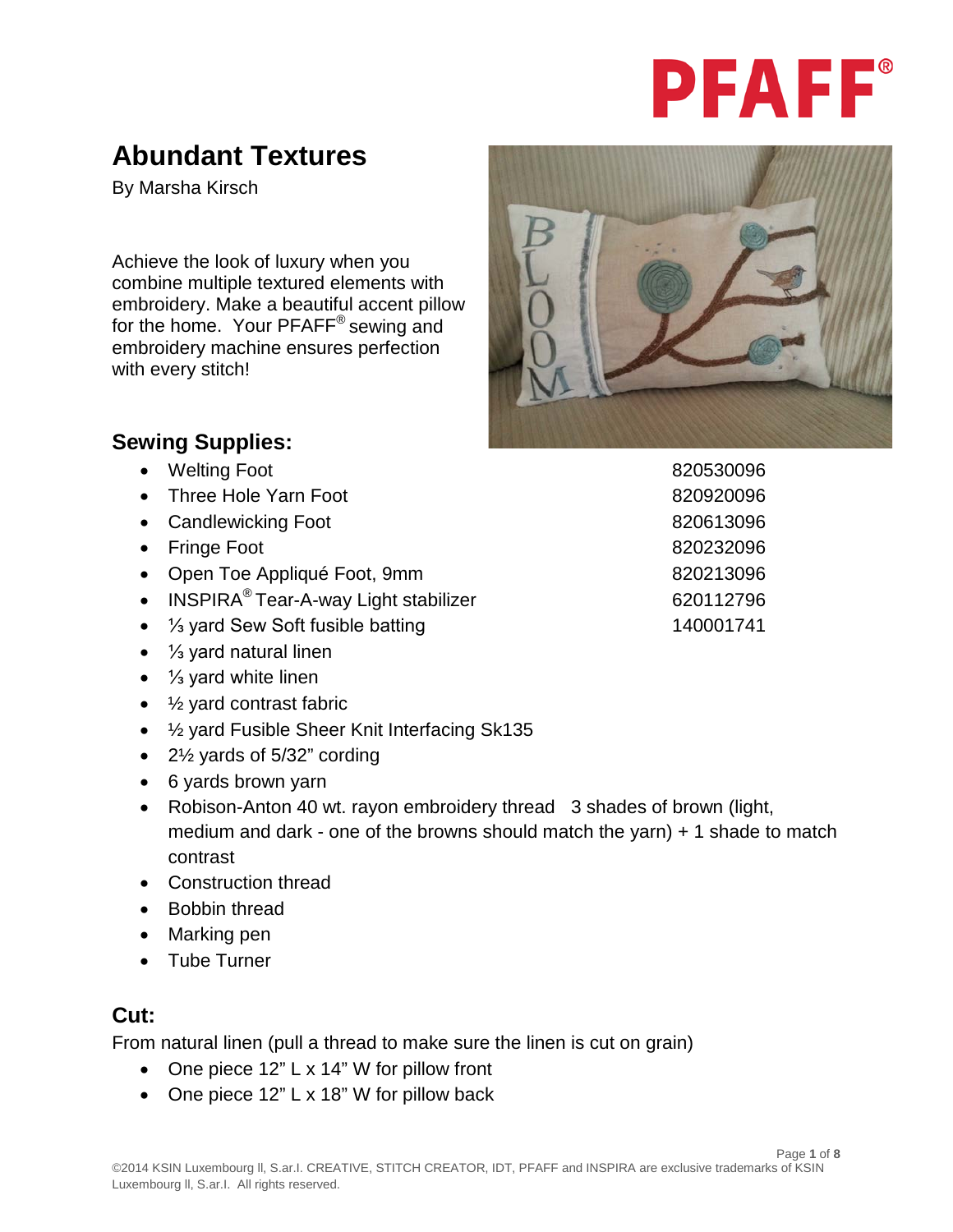

From white linen (pull a thread to make sure the linen is cut on grain)

• One piece 12" L x 6" W

From contrast fabric

• Two bias pieces  $1\frac{1}{4}$ " L x 36" W

From Fusible Knit Interfacing

- One piece 12" L x 14" W
- One piece 12" L x 5" W

From Sew Soft Fusible Batting

- One piece 12" L x 14" W
- One piece 12" L x 5" W

#### **Preparations:**

- 1. Apply a piece of the fusible knit interfacing to the back of the 12" L x 14" W pillow front, and then fuse a piece of Sew Soft batting to back side.
- 2. On one long side of the 12" x 6" white linen rectangle, draw two lines, one ½" and one 1" from the edge.
- 3. Pull threads up to the first line to create  $\frac{1}{2}$ " of fringe as shown.
- 4. Fold right sides together and press on the second marked line.



#### **Sew:**

- 1. Thread with construction thread in the top and the bobbin.
- 2. Snap-on the Welting Foot.
- 3. Place a 13" piece of cording in the fold. Use your finger and make sure that the cord is next to the fold.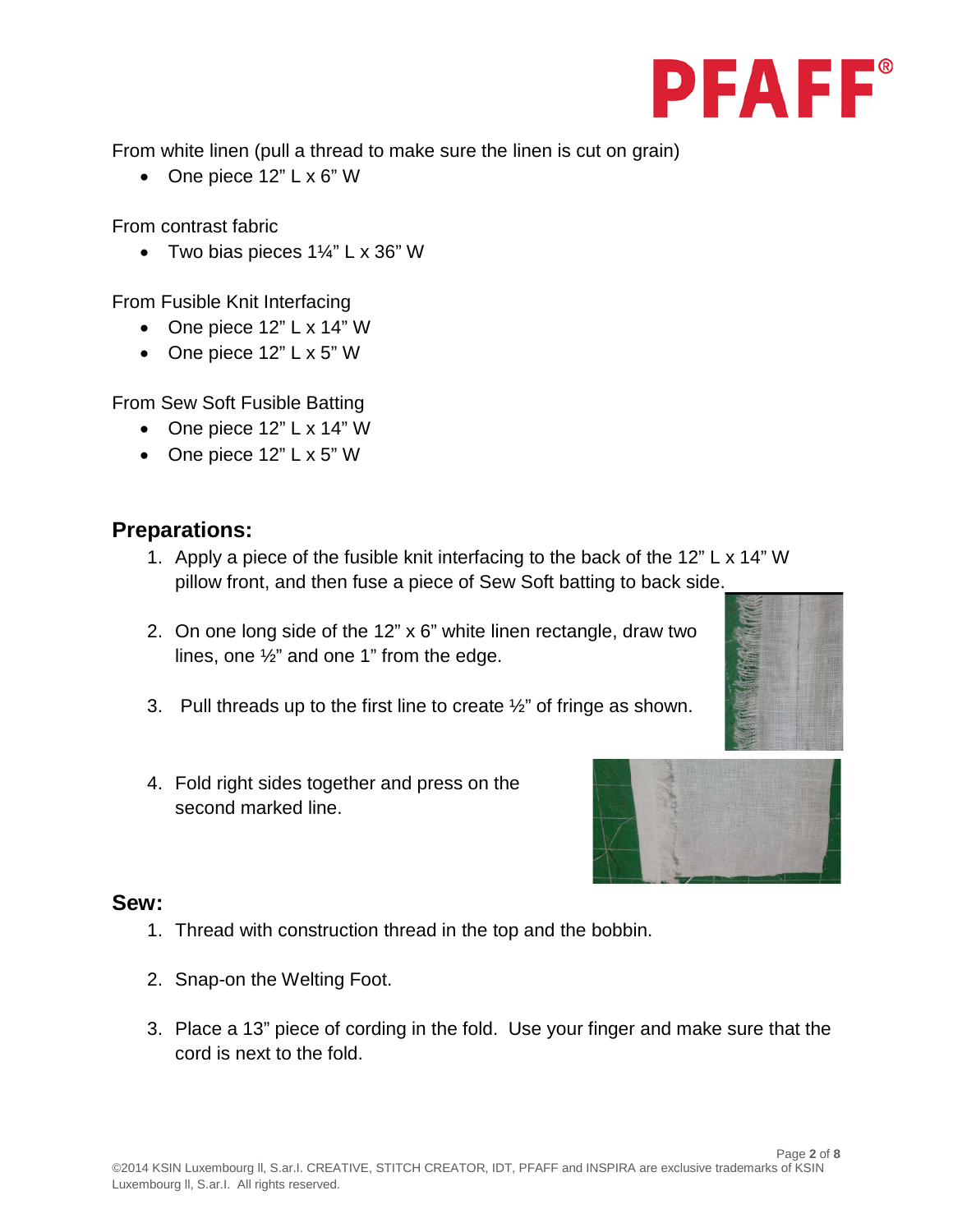- 4. Place the **fold** on the **left** and the **fringe** on the **right** under the needle.
- 5. Move the needle to the right to **-0.8** .
- 6. Stitch down next to the cording.
- 7. Snap-on your Fringe Foot.
- 8. Rethread with rayon embroidery thread to match your contrast fabric.
- 9. Select stitch **1.1.7**  $\leq$  stitch length = **0.8**, stitch width = **1.8**, thread metering = **35** (tension = **1.8)** Note: Settings may vary, depending on fabric, thread, machine, etc. Make a test sample first before stitching on your project.
- 10.Align the left edge of the fringe foot with the fold and stitch down the length of the linen
- 11.Turn the white linen piece over and apply the 12" x 5" piece of fusible sheer knit interfacing to the back side of the linen covering the row of fringe stitching.
- 12.Apply the 12" x5" piece of Sew Soft fusible batting to the back side also. Set aside for later use.

### **Make the Flowers:**

- 1. Fold one of the 1¼" bias pieces in half lengthwise with right sides together, forming a piece of bias that is ⅝" x 36". \*\*\*NOTE: if you are using a fabric that ravels you may need to fuse a piece of fusible sheer knit interfacing to each piece before sewing.
- 2. Snap-on the 0A foot and engage the  $IDT<sup>™</sup>$  system.
- 3. Select straight stitch **1.1.1** .
- 4. Change to construction thread in top and bobbin.







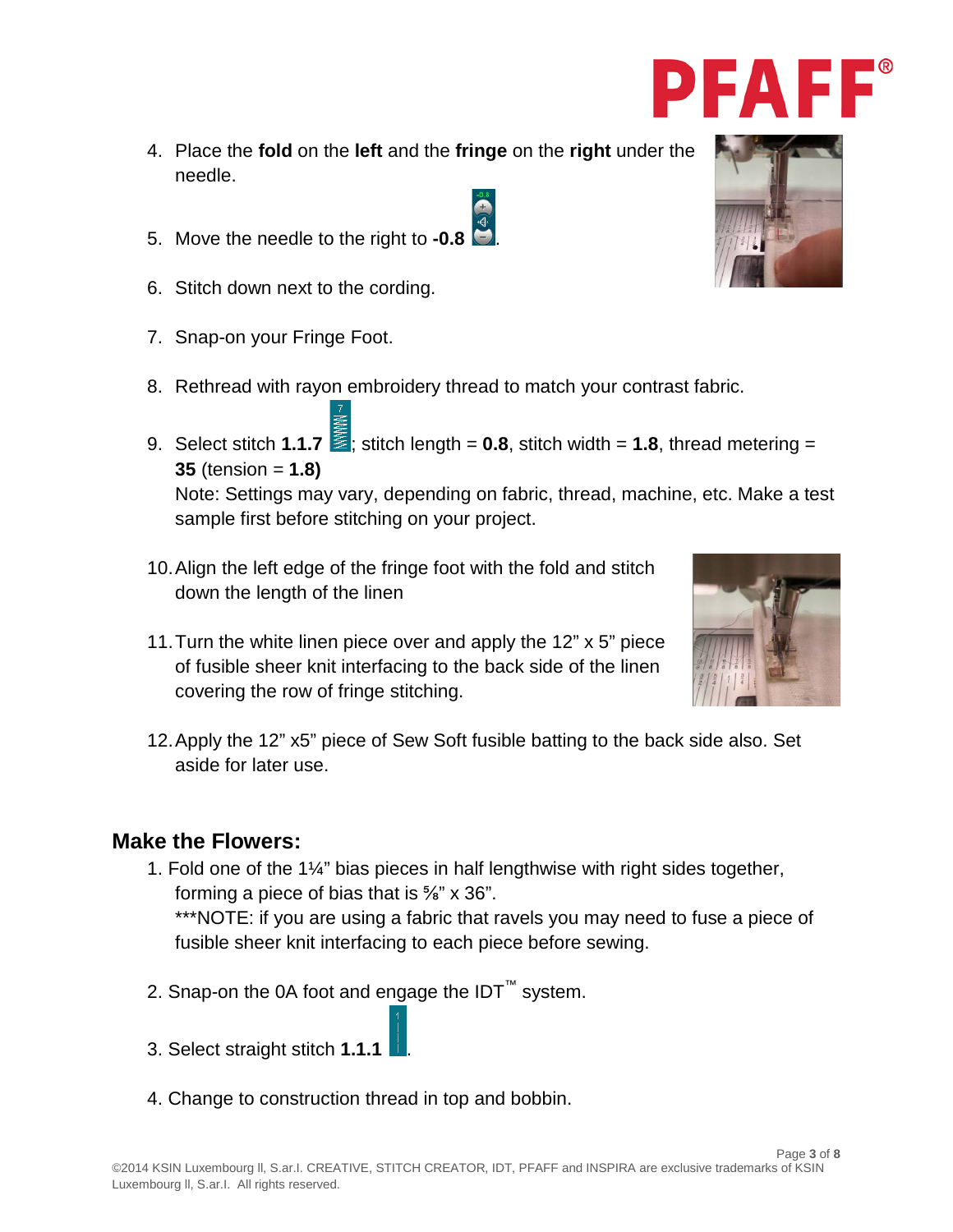- 5. Align the **folded edge** of the bias strip with the **left edge** of the foot as shown and sew, creating a tube.
- 6. Cover one end of the cording with scotch tape.
- 7. Use a tube turner to turn the bias tube right side out and insert cording all in one step. You now have a piece of covered cording.
- 8. Repeat this process for the other bias piece.
- 9. Remove 1" of the cording from the end of the fabric and start to roll. Use a pin to hold in place as you continue the circle. Leave the pin in until ready to attach to pillow.
- 10.Make three flowers of different sizes: 1", 1½" and 2" in diameter.
- 11.Set aside for use later. See pattern for placement.

#### **Tree Branches:**

- 12.Cut three 1 yard pieces of yarn.
- 13.Using the threader that came with the Three Hole Yarn Foot, thread one piece of yarn through each of the three holes.
- 14.Tie a knot with all three yarn pieces. Make sure that the knot is in the back and comes from the bottom.
- 15. Snap the foot onto the ankle and engage the IDT<sup>™</sup> system.
- 16. Select stitch **6.1.22**  $\overrightarrow{)}$  stitch length = **12.0**.
- 17.Thread your machine with rayon thread that matches the yarn.
- 18.Place a piece of Tear-A-Way Light stabilizer under the piece of natural linen.







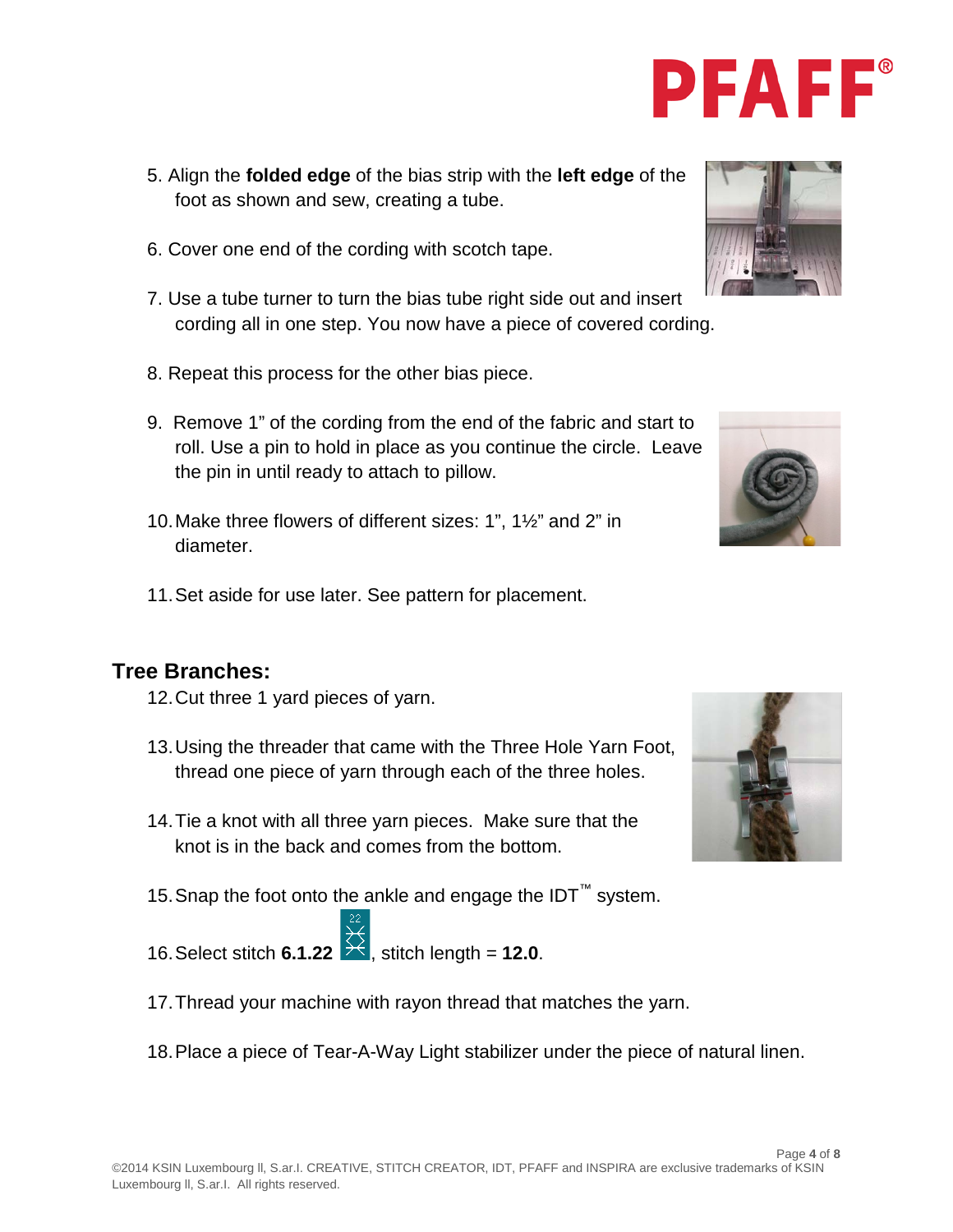

- 19.Follow the pattern guide provided to mark your branches or be creative and draw your own branches. The branches are numbered. Start with 1 and continue through number 4. Make sure line number 4 extends to the edges of your fabric.
- 20.Begin sewing; keep a slow, consistent pace do not go fast. Tip: When you finish a branch, do not unthread your foot. Simply pull the yarn through the foot leaving you with enough room to cut your threads. Make sure that you leave enough yarn over the placement line so that it can be covered by the last branch (4) and final stitching line.
- 21.Tie a knot in the yarn to start the second branch. Continue stitching the branches following the pattern provided. Note: Branches 3 and 4 do not have knots at the end.



- 22.Branch 4 is the last one stitched. Leave enough yarn on either side of the linen so the yarn can be caught in the seam allowance.
- 23.Arrange the flowers according to the pattern and pin in place.
- 24.Rethread the machine with rayon thread to match your flowers.
- 25.Select straight stitch **1.1.1** .
- 26.Snap-on the Open Toe Appliqué Foot and engage the IDT™ system. Sew 4 lines going through the center each time attaching the flower to the pillow.
- 27.Repeat process for the remaining flowers.



- 28. Snap-on the Candlewicking Foot and engage the IDT<sup>™</sup> system.
- 29.Open the *Stitch Creator***™ feature** .
- 30.Touch **Selection Menu**
- 31.Select stitch **6.1.7** .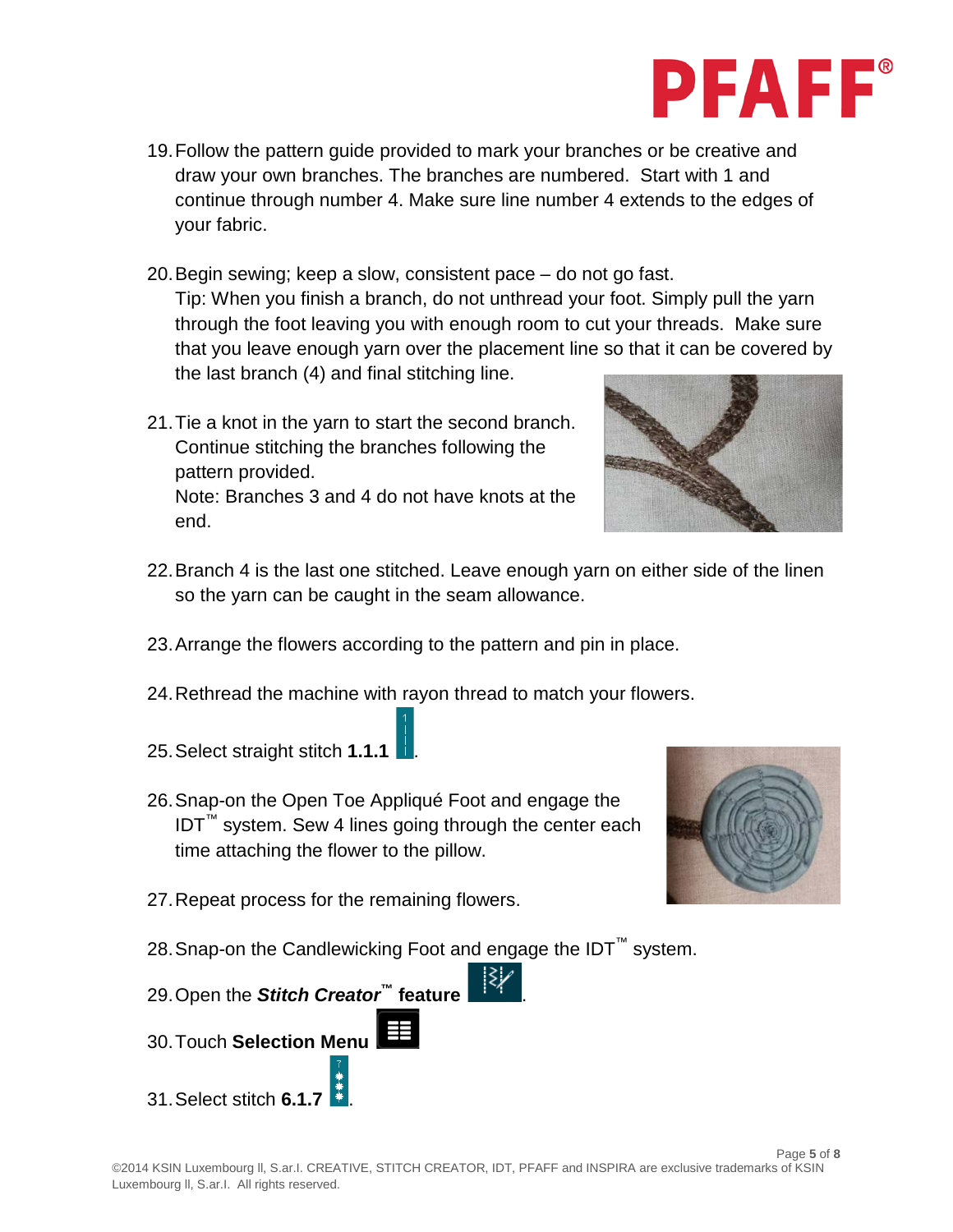

- 32. Touch **Multi-select**  $\left(\frac{1}{2}\right)$  to deselect.
- 33. Touch **Delete to remove the highlighted stitch.**
- 34. Touch **OK** .
- 35. Open **Sewing Programs**  $\frac{1}{3}$ .
- 36.Activate the **Single Stitch Program** .
- 37. Touch **Sewing Programs**  $\frac{1}{3}$  A. again to close the pop-up.
- 38.Adjust settings, stitch width = **7.0**, stitch length = **6.2**.
- 39.Randomly place a series of single candlewicking stitches around or near the flowers.

## **Embroidery:**

- 1. Hoop the *creative*™ Master Hoop 240x150mm with INSPIRA® Tear-A-Way Light stabilizer.
- 2. Find the center of the white linen both horizontally and vertically and mark with a fabric marker.
- 3. Place on hoop with the fringe side on the right side of the hoop and center.
- 4. Toggle to **Embroidery Edit** .



- 5. Load design **Bloom.vp3**.
- 6. Attach the hoop to the embroidery arm.
- 7. Toggle to **Embroidery Stitch-out** and embroider the word Bloom.
- 8. Remove from hoop and remove the stabilizer from the back of the fabric.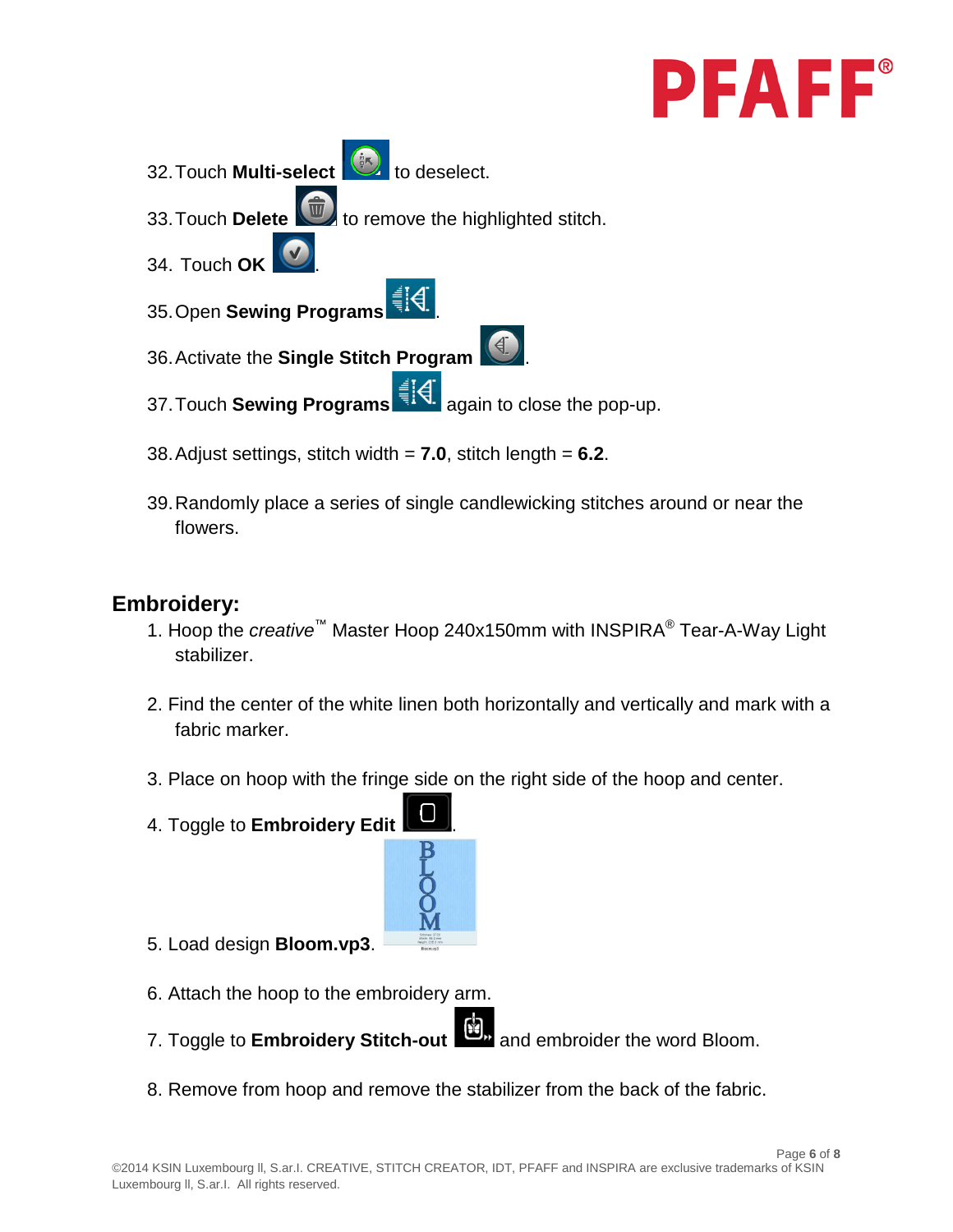

- 9. Hoop the *creative*™ Master Hoop 240x150mm with INSPIRA® Tear-A-Way Light stabilizer.
- 10.Return to **Embroidery Edit** .



- 11. Touch the design to select it and then touch **Delete the detail that it and the screen.**
- 12.Select design **Bird.vp3**.



- 14.Toggle to **Embroidery Stitch-out** .
- 15.Open **Precise Positioning** .
- 16.Use the left foot as the placment point for the first crosshair .
- 17.Lock it in and move the design to the proper branch.
- 18. When the design is positioned as desired. Touch **OK to accept your** changes and return to Embroidery Stitch-out.
- 19.Embroider the design.
- 20.When embroidery is complete, remove fabric from hoop and remove excess stabilizer.
- 21.Mark a line on the 12" x 14" pillow front 1" from the edge on one of the 12" sides.
- 22.Match the folded edge of the white linen to the 1" line on the natural linen; pin.
- 23.Toggle to **Sewing Mode** .
- 24. Snap-on the Welting Foot; select triple stitch,  $1.1.2$ , stitch length =  $3.0$ .